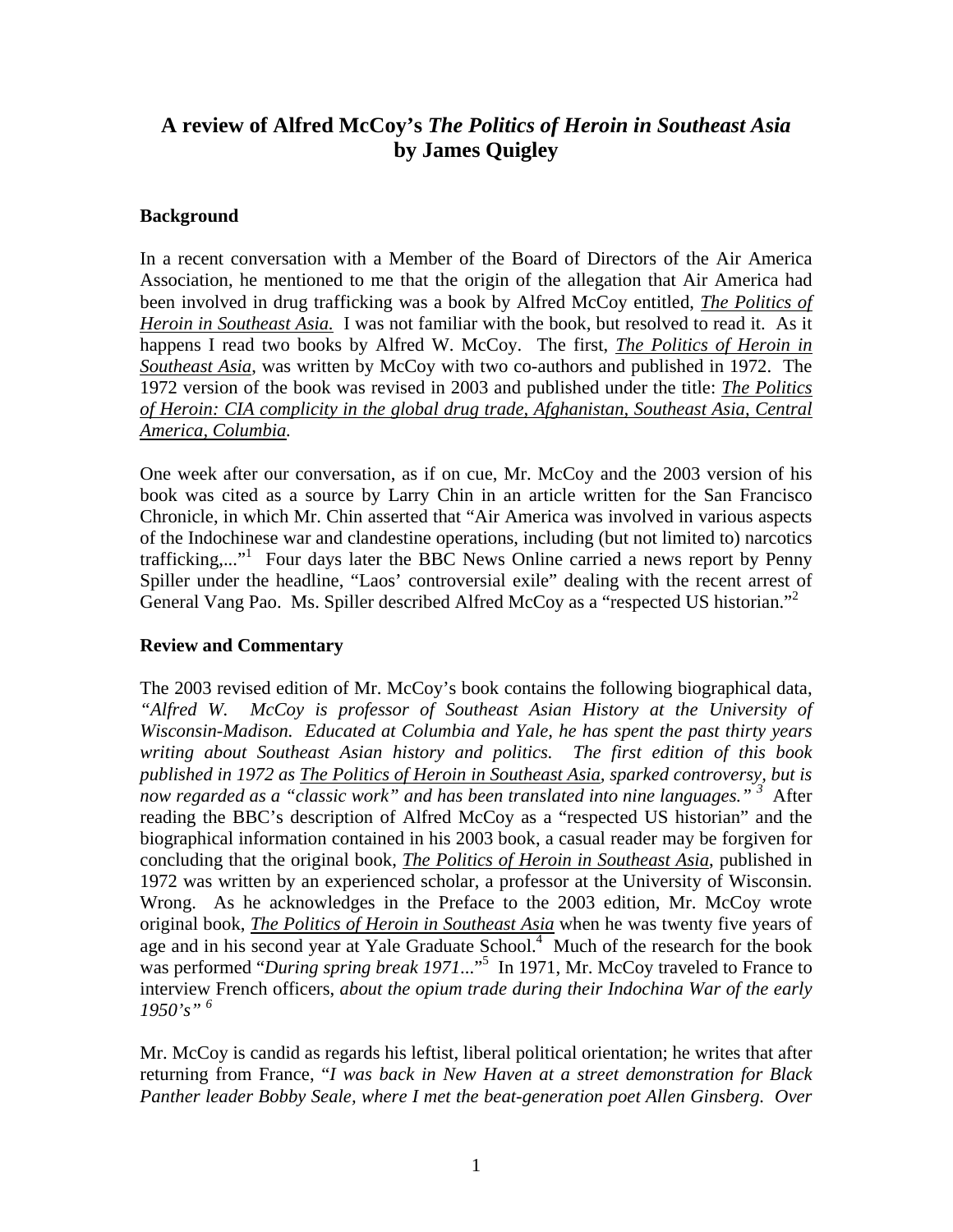*coffee at the bus station, he spun out a dark poetic version of CIA involvement in the Southeast Asian heroin trade, one that he recorded a few months later in a wryly angry poem, CIA Dope Calypso."<sup>7</sup>* Mr. Ginsberg's poem is quoted in the 1972 book *The Politics of Heroin in Southeast Asia*; it contains a derogatory reference to Air America transporting drugs for Vietnamese President Thieu. Mr. McCoy states that he was anxious to locate "*an Australian named John Everingham, [who] was writing about CIA helicopters carrying opium in Laos."<sup>8</sup>* It is evident that Mr. McCoy, even before he commenced to write *The Politics of Heroin in Southeast Asia,* was predisposed to believe that the CIA and Air America were guilty of participation in the drug trade. Mr. McCoy's mind-set in 1971 is not surprising. He had just completed his Masters degree, (1968-1969) at the University of California at Berkeley<sup>9</sup>. The University of California at Berkeley was a mecca for liberal anti-war protestors, hippies and the like during the Vietnam War years.

In the Preface to the 2003 revised edition of his book, Mr. McCoy describes the methodology he used to write the original version: "*I started for Southeast Asia in the summer of 1971. On the way I stopped in Washington, D.C. to interview the legendary CIA operative Edward Lansdale...both Lansdale and his former CIA aide Lucien Conein received me in their modest suburban homes and told me stories about drug trafficking in Saigon by the French, the Corsicans, and intimates of President Ngo Dinh Diem."10* McCoy arrived at Tan Son Nhut airport in July, 1971 and spent two weeks in Saigon after which he flew to Vientiane, Laos where he located the Australian, John Everingham. Together they traveled by taxi and truck rides to a "*Yao hill tribe village near the peak of a mile-high mountain. After a few days spent watching the women plant opium in the*  valleys around the village, we trekked north ... to Long Pot village, a Hmong settlement *at the edge of the air war that spread east to the Plain of Jars.*... *Over the next five days, we conducted our opium survey, door-to-door, at every house in the village. Do you grow opium? Yes. After the harvest, how do you market the opium? We take it over that hill, the farmers replied, and the American helicopters come with Hmong soldiers who buy the opium and take it away in the helicopters to Long Tieng."11*

The interviews conducted by Mr. McCoy and John Everingham at Long Pot were by means of a young Lao interpreter*.* The answers Mr. McCoy ascribes to the villagers were actually those given to him by his interpreter, meaning he was receiving the information 'second hand'. Furthermore, those of us who have lived in Asia for extended periods of time are aware that Asians, to be polite, often tell a visiting Caucasian what they think he wants to hear. Mr. McCoy writes that while at Long Pot he observed "*a helicopter marked "Air America"* take off from Long Pot. He does not assert that the helicopter transported opium.

McCoy was subsequently invited by Edgar 'Pop' Buell to join him on an Air America helicopter flight to visit Sam Thong.<sup>12</sup> This occasion is the only direct involvement Mr. McCoy had with Air America during his brief sojourn in Laos. Again, he does not assert that the Air America helicopter on which he rode with Pop Buell carried drugs.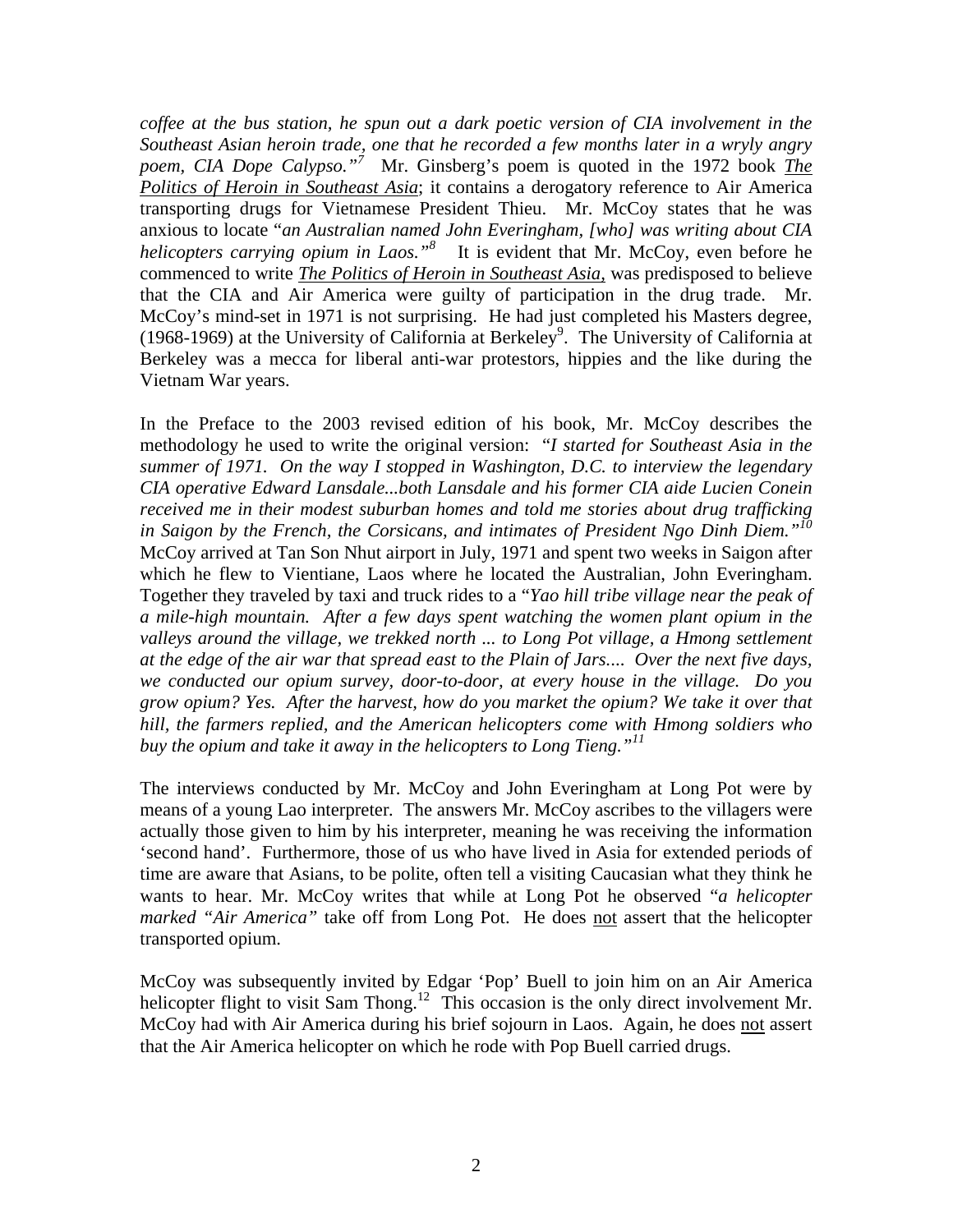After approximately sixteen days in Laos, Mr. McCoy wrote: "*By now I was certain that the CIA's Air America was transporting opium for its Hmong hill tribe allies. 13.* Mr. McCoy provides no corroboration or factual data to support this unfounded allegation.

Based on the dates and time durations provided in the Preface to the 2003 edition of his book, it appears that Mr. McCoy spent approximately one month in Laos. He continued his travels to northern Thailand, Rangoon and Singapore, returning to his classes at Yale at the end of September, 1971, three months after he initially departed for France.

Back at Yale Mr. McCoy began to write *The Politics of Heroin in Southeast Asia.* The fledgling author concedes that he "*had never written a book before. In fact I had never written anything longer than a term paper.*"<sup>14</sup> Such are the qualifications of the author of the book that subsequently has been praised as "*a classic work"15*

At the time of the publication of *The Politics of Heroin in Southeast Asia* the CIA's General Counsel, Lawrence R. Houston wrote to Harper & Row the book's publishers. Mr. Houston stated, "*We believe we could demonstrate to you that a considerable number of Mr. McCoy's claims about this agency's alleged involvement are totally false and without foundation, a number are distorted beyond recognition and none is based on convincing evidence.16*

It appears from his own statements that Mr. McCoy was convinced of the CIA's involvement in the drug trade before he left the United States. He traveled to Southeast Asia to find evidence that supported this predisposition; thus reversing the accepted scholarly practice of first gathering data, analyzing the data, and then forming a conclusion. Mr. McCoy reached the conclusion first and then sought data that would support his predetermined supposition.

*The Politics of Heroin in Southeast Asia* begins with chapters describing the role of the Sicilian Mafia and the significance of heroin laboratories in Marseilles. The author articulates the French and British colonial policies that encouraged the cultivation of opium. The core of the book is contained in four chapters that deal with the Cold War, South Vietnam, Heroin traffic in Hong Kong and the significance of the Golden Triangle. Civil Air Transport is mentioned four times, primarily having to do with CAT's transport of former KMT soldiers from Southeast Asia to Taiwan, e.g. "*CAT flew another forty-five hundred KMT troops to Taiwan. <sup>17</sup>*

 The author refers to Air America twenty one times; the most serious allegations of drug trafficking appear in two consecutive paragraphs on page 263. Mr. McCoy writes, "*Without air transport for their opium, the Meo faced economic ruin. There was simply no form of air transport available in northern Laos except the CIA's charter airline, Air America. And according to several sources, Air America began flying opium from mountain villages north and east of the Plain of Jars to Gen. Vang Pao's headquarters at Long Tieng.70" The* author's endnote number 70 states: "*Interview with Gen. Ouane Rattikone, Vientiane, Laos, September 1, 1971; interview with Gen. Thao Ma, Bangkok, Thailand, September 17, 1971; Don A. Schanche, Mister Pop (New York: David McKay Company, 1970), pp. 240-245."*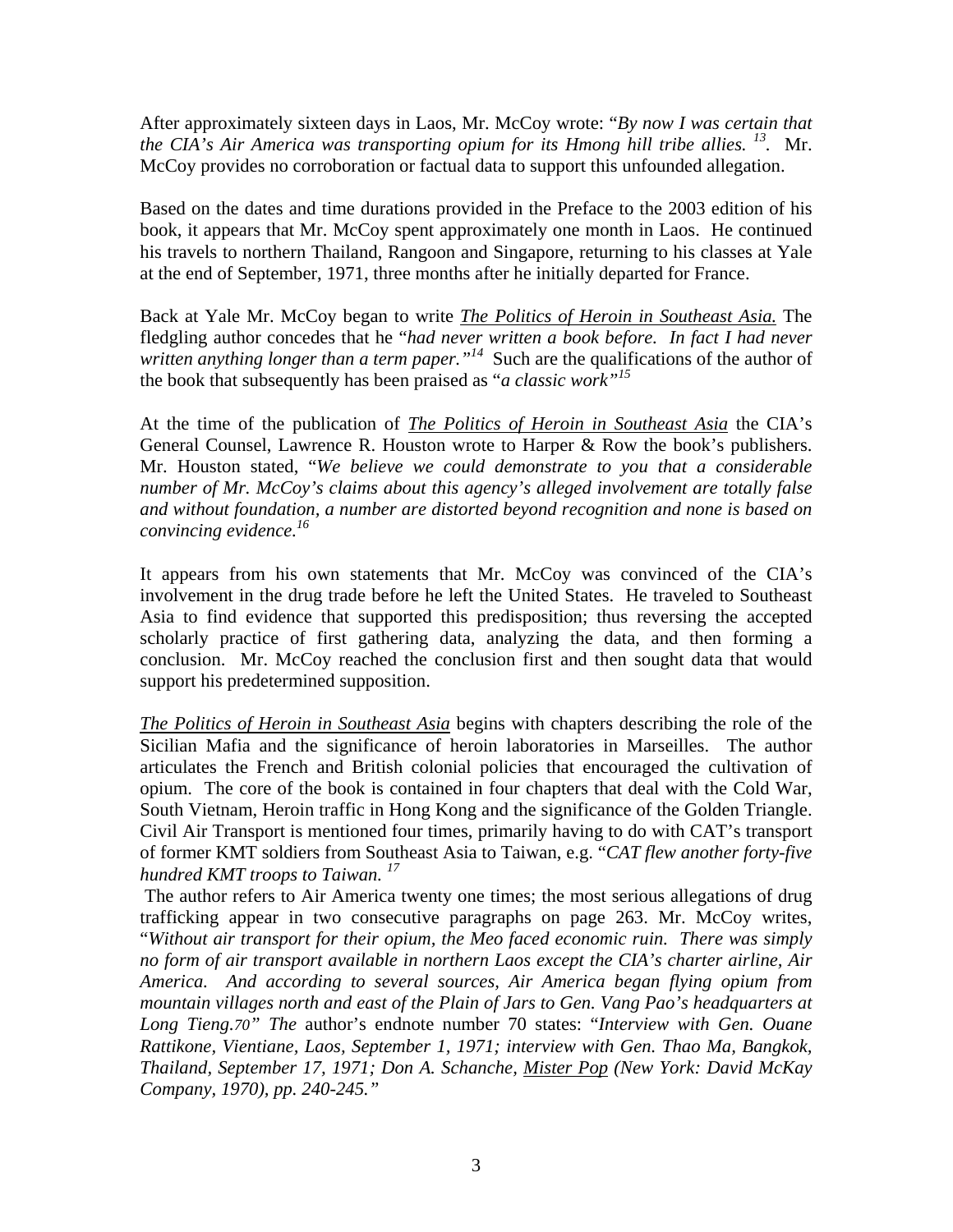In the next paragraph on page 263 the author continues, "*Air America was known to be flying Meo opium as late as 1971. Meo village leaders in the area west of the Plain of Jars, for example, claim that their 1970 and 1971 opium harvests were bought up by Vang Pao's officers and flown to Long Tieng on Air America UH-1H helicopters ...71.* 

The corroboration for Mr. McCoy's allegations that Air America was involved in the drug trade is contained in the evidence presented in endnotes numbers 70 and 71. Endnote 70 relies on verbal information given in one day interviews by two Royal Lao Army generals, both of dubious integrity. General Ouane Rattikone admitted to McCoy that he bought and sold opium for profit and *used rented C-47's from the civil aviation companies and then dropped the opium into the Gulf of Siam.<sup>18</sup>* General Thao Ma was forced to flee to Thailand after the failure of his coup d'état against the Royal Lao government.19 Mr. McCoy also cites Don A. Schanche's book, *Mister Pop* pp. 240-245 to support his allegation that Air America engaged in drug trafficking. Mr. Schanche wrote: "*The CIA apparently encouraged Lao opium farmers to resume their old business and, since there simply is no other form of transportation in northeast Laos, arranged to help them fly it out. Unfortunately, one can only speculate about this* [Emphasis added by reviewer] *since like all its other activities in Laos and elsewhere the CIA's role in Lao opium smuggling, whatever it is, is a secret neither the agency nor the Lao traders who presumably work at both ends of the chain will talk about.20*

Mr. McCoy's endnote number 71 states: "*The authors visited Long Pot village in the region west of the Plain of Jars in August 1971 and interviewed local officials, opium farmers, and soldiers who confirmed Air America's role in the local opium trade."* The author spent five days in a single village, one of hundreds in Laos. He did not observe Air America engaged in the transport of opium.

In the final analysis the corroboration of Mr. McCoy's allegation that Air America participated in the drug trade in Laos comes down to the contention of two Royal Lao Army generals and a five day visit to one village, a visit in which the author did not observe Air America transporting drugs.

Mr. McCoy admits that "*... American officials in Laos vigorously deny that either Vang Pao or Air America are in any way involved"* in the drug trade. However, this callow graduate student from Yale dismisses the denial as "*pious assertions*." 21 Mr. McCoy seems to have created a faulty syllogism as follows:

 Opium is grown and exported from Laos, The CIA is involved in a Secret War in Laos, Therefore: The CIA is a participant in the opium trade

*The Politics of Heroin in Southeast Asia* contains no reference to the author's having interviewed anyone associated with Air America; not a pilot, not a mechanic, not a manager – he spoke with no one from Air America.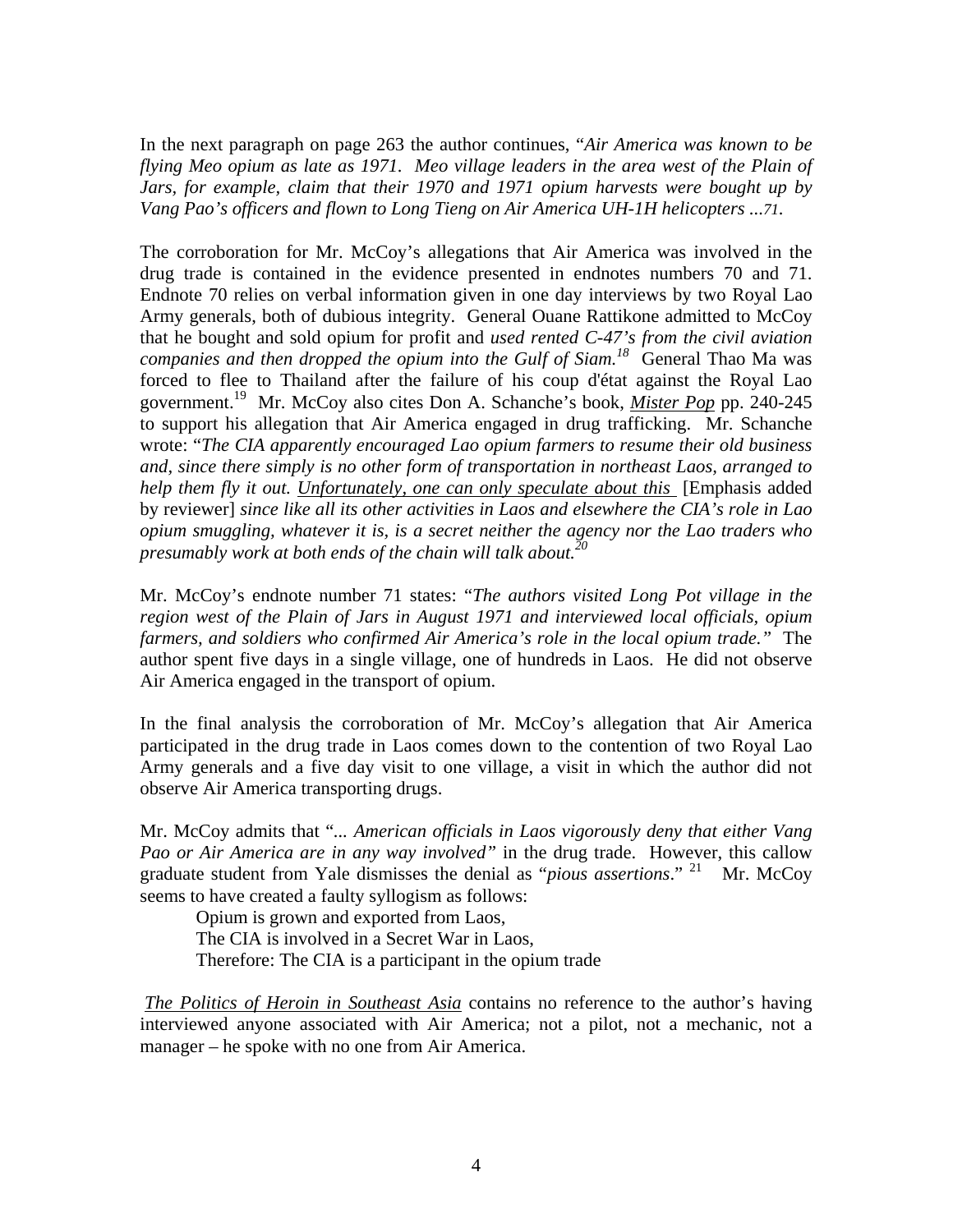The revised edition of *The Politics of Heroin in Southeast Asia*, published in 1972 is entitled, *The Politics of Heroin: CIA complicity in the global drug trade, Afghanistan, Southeast Asia, Central America, Columbia* and was published in 2003. This latter book contains added text, not included in the 1972 version. Mr. McCoy makes some stunning charges in the 2003 book. He states. "*...the Hmong had no real interest in winning the war. <sup>22</sup>* And he compares the Central Intelligence Agency with the Gestapo, "*But both*  [CIA] *divisions, Europe and Far East, were driven by the same radical pragmatism that allied the OPC* [CIA Office of Policy Coordination] *with Gestapo officers or Corsican gangsters in Western Europe and opium warlords in Southeast Asia."* 23 Mr. McCoy's virulent antipathy towards the Central Intelligence Agency borders on the irrational. As a consequence his books, which begin as serious history, devolve into a polemic against the CIA.

## **Conclusions**

1

- Both *The Politics of Heroin in Southeast Asia.* Copyright 1972 and *The Politics of Heroin: CIA complicity in the global drug trade, Afghanistan, Southeast Asia, Central America, Columbia.* Copyright 2003, lack intellectual honesty and objectivity,
- The allegations cited in these books that Air America knowingly engaged in drug trafficking are false,
- At the conclusion of *The Politics of Heroin: CIA complicity in the global drug trade, Afghanistan, Southeast Asia, Central America, Columbia.* Copyright 2003; notwithstanding his repeated assertions to the contrary; Mr. McCoy acknowledges that the Church Committee of the United States Senate concluded that there was *"no substance"* to "*allegations that the Agency's proprietaries* [Civil Air Transport and Air America] *were involved in drug trafficking." <sup>24</sup>*

Those of us who were employed by Air America in Asia know what we did and we take pride in those accomplishments. We also know what we did not do.

<sup>&</sup>lt;sup>1</sup> CIA-assisted plot to overthrow Laos government foiled; former Air America/CIA asset Vang Pao arrested. By Larry Chin dated June 7, 2007. San Francisco Chronicle.

<sup>&</sup>lt;sup>2</sup> BBC News, Asia-Pacific. Article by Penny Spiller dated June 11, 2007.

<sup>&</sup>lt;sup>3</sup> The Politics of Heroin: CIA complicity in the global drug trade, Afghanistan, Southeast Asia, Central *America, Columbia.* Copyright 2003 by Alfred W. McCoy, page 710.

<sup>4</sup> *The Politics of Heroin: CIA complicity in the global drug trade, Afghanistan, Southeast Asia, Central America, Columbia.* Copyright 2003 by Alfred W. McCoy, page ix.

<sup>5</sup> *The Politics of Heroin: CIA complicity in the global drug trade, Afghanistan, Southeast Asia, Central America, Columbia.* Copyright 2003 by Alfred W. McCoy, page ix.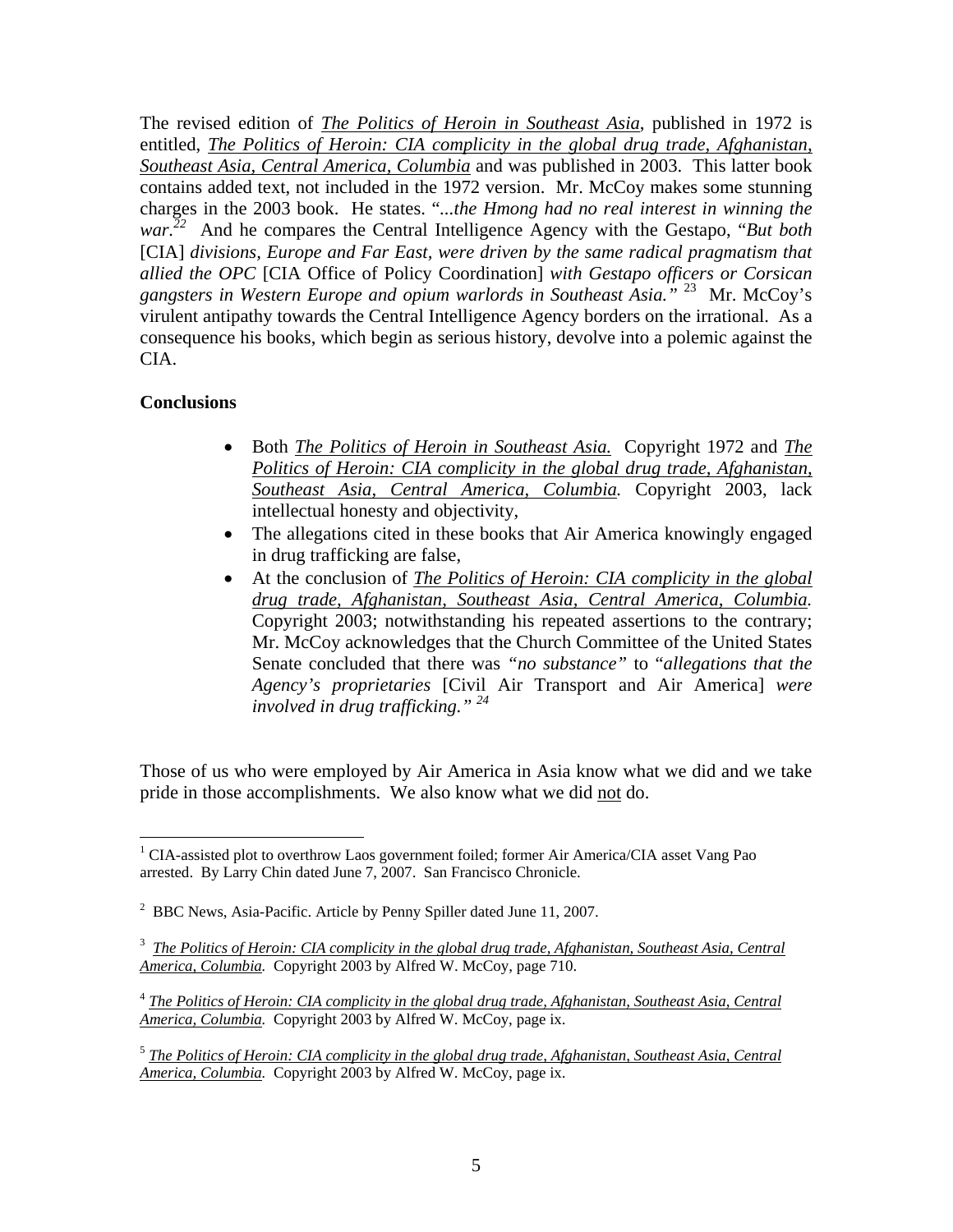6 *The Politics of Heroin: CIA complicity in the global drug trade, Afghanistan, Southeast Asia, Central America, Columbia.* Copyright 2003 by Alfred W. McCoy, page ix.

<sup>7</sup> *The Politics of Heroin: CIA complicity in the global drug trade, Afghanistan, Southeast Asia, Central America, Columbia.* Copyright 2003 by Alfred W. McCoy, page x.

<sup>8</sup> *The Politics of Heroin: CIA complicity in the global drug trade, Afghanistan, Southeast Asia, Central America, Columbia.* Copyright 2003 by Alfred W. McCoy, page xi.

 $9^9$  Mr. McCoy's complete resume is posted on the University of Wisconsin's website: http://history.wisc.edu/people/faculty/cv/mccoy\_cv.pdf.

<sup>10</sup> *The Politics of Heroin: CIA complicity in the global drug trade, Afghanistan, Southeast Asia, Central America, Columbia.* Copyright 2003 by Alfred W. McCoy, page xi.

<sup>11</sup> *The Politics of Heroin: CIA complicity in the global drug trade, Afghanistan, Southeast Asia, Central America, Columbia.* Copyright 2003 by Alfred W. McCoy, page xv.

<sup>12</sup> *The Politics of Heroin: CIA complicity in the global drug trade, Afghanistan, Southeast Asia, Central America, Columbia.* Copyright 2003 by Alfred W. McCoy, page xvi.

<sup>13</sup> *The Politics of Heroin: CIA complicity in the global drug trade, Afghanistan, Southeast Asia, Central America, Columbia.* Copyright 2003 by Alfred W. McCoy, page xvi.

<sup>14</sup>The Politics of Heroin: CIA complicity in the global drug trade, Afghanistan, Southeast Asia, Central *America, Columbia.* Copyright 2003 by Alfred W. McCoy, page xix.

15 *The Politics of Heroin: CIA complicity in the global drug trade, Afghanistan, Southeast Asia, Central America, Columbia.* Copyright 2003 by Alfred W. McCoy, page 710.

 $16$  Quoted in a New York Times news article by Seymour M. Hersh dated July 22, 1972.

<sup>17</sup> *The Politics of Heroin in Southeast Asia* Copyright 1972 by Alfred W. McCoy with Cathleen B. Read and Leonard P. Adams II, pg. 134.

<sup>18</sup> *The Politics of Heroin in Southeast Asia* Copyright 1972 by Alfred W. McCoy with Cathleen B. Read and Leonard P. Adams II, pg. 260.

<sup>19</sup> *The Politics of Heroin in Southeast Asia* Copyright 1972 by Alfred W. McCoy with Cathleen B. Read and Leonard P. Adams II, pg. 295.

20 *Don A. Schanche, Mister Pop (New York: David McKay Company, 1970), pg. 244.*

<sup>21</sup> *The Politics of Heroin in Southeast Asia* Copyright 1972 by Alfred W. McCoy with Cathleen B. Read and Leonard P. Adams II, pg. 281.

<sup>22</sup> *The Politics of Heroin: CIA complicity in the global drug trade, Afghanistan, Southeast Asia, Central America, Columbia.* Copyright 2003 by Alfred W. McCoy, page 289

<sup>23</sup> *The Politics of Heroin: CIA complicity in the global drug trade, Afghanistan, Southeast Asia, Central America, Columbia.* Copyright 2003 by Alfred W. McCoy, page 167.

24 *The Politics of Heroin: CIA complicity in the global drug trade, Afghanistan, Southeast Asia, Central*